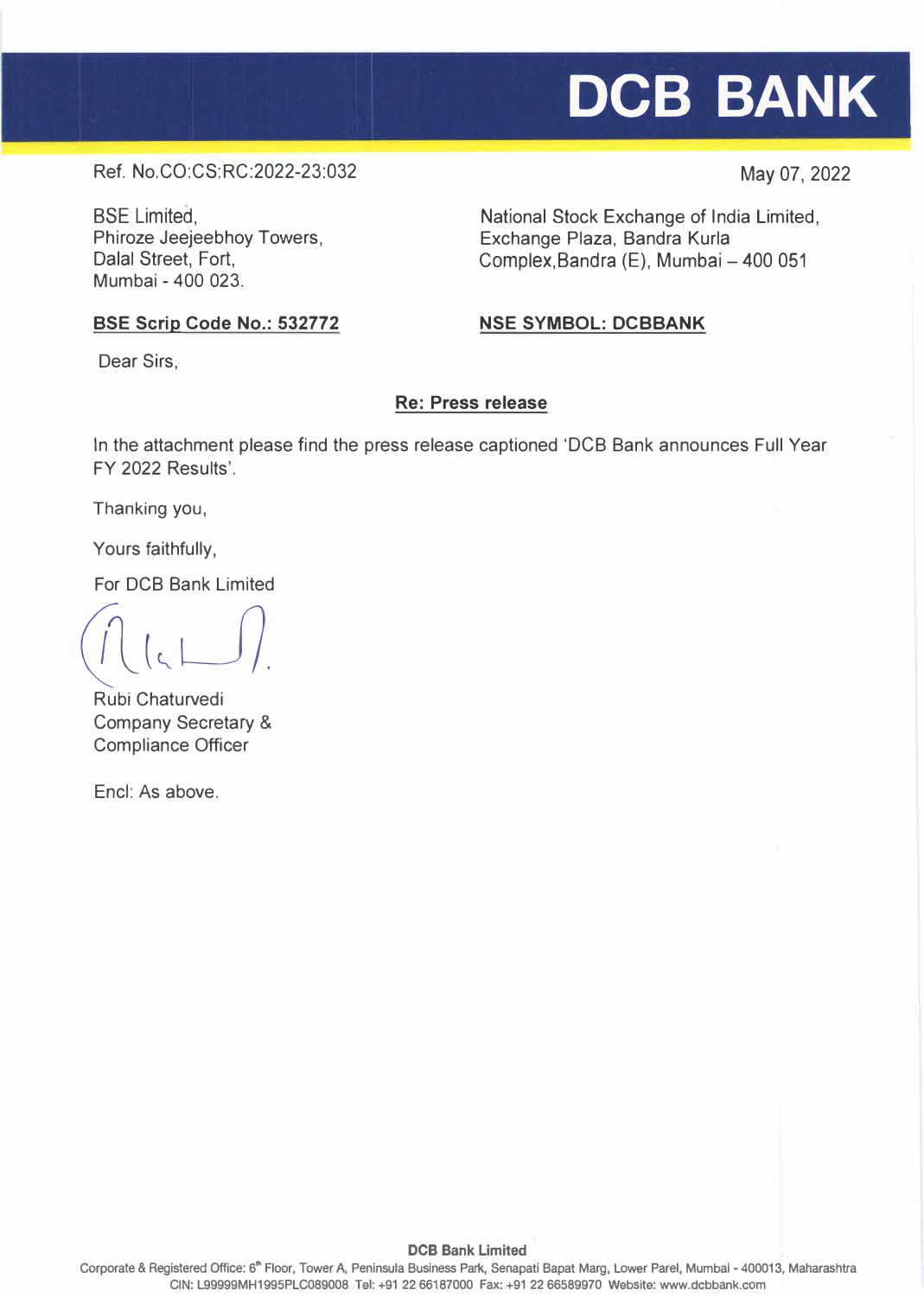# **Press Release for Immediate Circulation**

#### **DCB Bank announces Full Year FY 2022 Results**

**May 07, 2022, Mumbai:** The Board of Directors of DCB Bank Ltd. (BSE: 532772; NSE: DCB) at its meeting in Mumbai on May 07, 2022, took on record the audited financial results of the Fourth Quarter (Q4 FY 2022) and the Year ended March 31, 2022 (FY 2022).

## **Highlights:**

#### *1) Profit After Tax*

The Bank's **Profit After Tax (PAT)** for Q4 FY 2022 was at INR 113 Cr. In comparison **Profit After Tax** for Q4 FY 2021 was at INR 78 Cr., growth of 46%.

**PAT** was at INR 288 Cr. in FY 2022 as against INR 336 Cr. in FY 2021.

#### *2) Operating Profit*

The **Operating Profit** for Q4 FY 2022 was INR 221 Cr. as against INR 201 Cr. for Q4 FY 2021.

**Operating Profit** for FY 2022 was INR 797 Cr., as against INR 886 Cr. for the same period last year. FY 2021 had the benefit of much higher one-time Treasury Income due to favorable interest rate movements.

#### *3) Net Interest Income*

The Bank earned **Net Interest Income** of INR 380 Cr. for Q4 FY 2022 as against INR 311 Cr. for Q4 FY 2021.

**Net Interest Income** in FY 2022 was INR 1,358 Cr. as against INR 1,287 Cr.

In Q4 FY 2022, **Net Interest Margin (NIM)** was at 3.93% as against 3.46% in Q4 FY 2021.

**NIM** was at 3.56% in FY 2022 as against 3.59% in FY 2021.

#### *4) Non-Interest Income*

*fl* 

In FY 2022, **Non-Interest Income (Fee)** was at INR 452 Cr. as against INR 446 Cr. for the same period. As mentioned above, FY 2021 had the benefit of much higher one-time Treasury Income due to favorable interest rate movements.

Financial numbers are rounded off to nearest whole number Page 1 of 7

 $\mathcal{L}$ 

DCB Bank Limited

Financial numbers are rounded off to nearest whole number<br>
DCB Bank Limited<br>
COR Bank Limited<br>
CIN: 1999990MH1995PI C089008 Tel: +91 22 66187000 Fax: +91 22 66589970 Website: www.dcbbanknom CIN: L99999MH1995PLC089008 Tel: +91 22 66187000 Fax: +91 22 66589970 Website: www.dcbbanktcom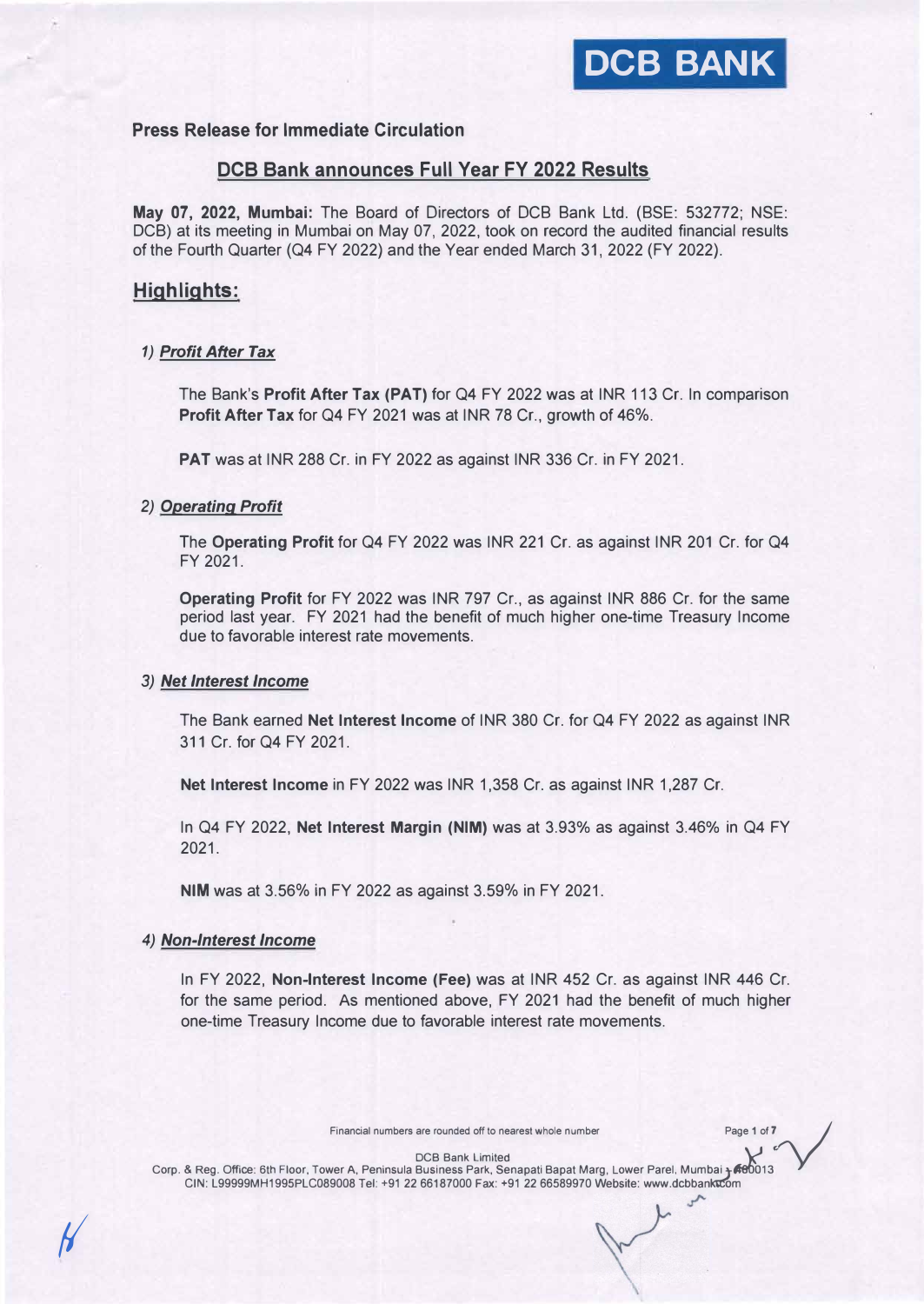#### *5) Cost Income Ratio*

**Cost Income Ratio (Cl)** for FY 2022 was at 55.96% as compared to 48.87% in FY 2021. As the COVID-19 pandemic appears to be receding opening business opportunities in the chosen self-employed segment, the Bank is continuing to increase its frontline headcount *I* capacity to step-up growth in the coming months.

As the Bank is predominantly in the small ticket secured Retail and SME/MSME business, headcount *I* capacity increase, initially impacts Cl ratio. If the business volume increases as planned, then Cl ratio is expected to decline over time.

#### *6) Return on Equity*

**Return on Equity (ROE)** (Annualized) was at 12.12% in Q4 FY 2022 as compared to 8.96% in Q4 FY 2021.

**ROE** was at 7.92% in FY 2022 as compared to 9.99% in FY 2021.

#### *7) Dividend*

The Board of Directors have recommended a dividend of **INR 1 per share @ 10%** for the year ended March 31, 2022 subject to approval of the members in the ensuing Annual General Meeting.

#### *8) Capital Adequacy*

Capital Adequacy continues to be strong and as on March 31, 2022, the **Capital Adequacy Ratio** was at 18.92% (with Tier I at 15.84% and Tier II at 3.08% as per Basel Ill norms).

#### *9) Deposits*

The Bank has been steadily growing the **Retail Term Deposits** (less than INR 2 crores) and reducing Bulk Deposits. As on March 31, 2022, the top 20 deposits ratio was at 6.31%.

In FY 2022, the Bank achieved **CASA** growth of **37%** over the previous year.

**CASA Ratio** was at 26.75% as on March 31, 2022, as against 22.85% as on March 31, 2021.

#### *10) Advances*

*!I* 

The main target market of the Bank is MSME/SME segment. In terms of products, the Bank is focused on growing **Home Loans, Business Loans (LAP), Gold Loans, MSME/SME (CC/OD/Term), KCC (Kisan Credit Card), Tractor Loans, Loans to MFls and MFI-BC Loans.** In FY 2022, the Bank also embarked on lending in TReDS platform and Gold Loans through Co-lending partnership.

In **Corporate segment,** the Bank continues to cautiously target short term loans.

Financial numbers are rounded off to nearest whole number Page 2 of 7

DCB Bank Limited

Corp. & Reg. Office: 6th Floor, Tower A, Peninsula Business Park, Senapati Bapat Marg, Lower Parel, Mumbai - 400013 CIN: L99999MH1995PLC089008 Tel: +91 2266187000 Fax: +91 22 66589970 Website: www.dcbbank.com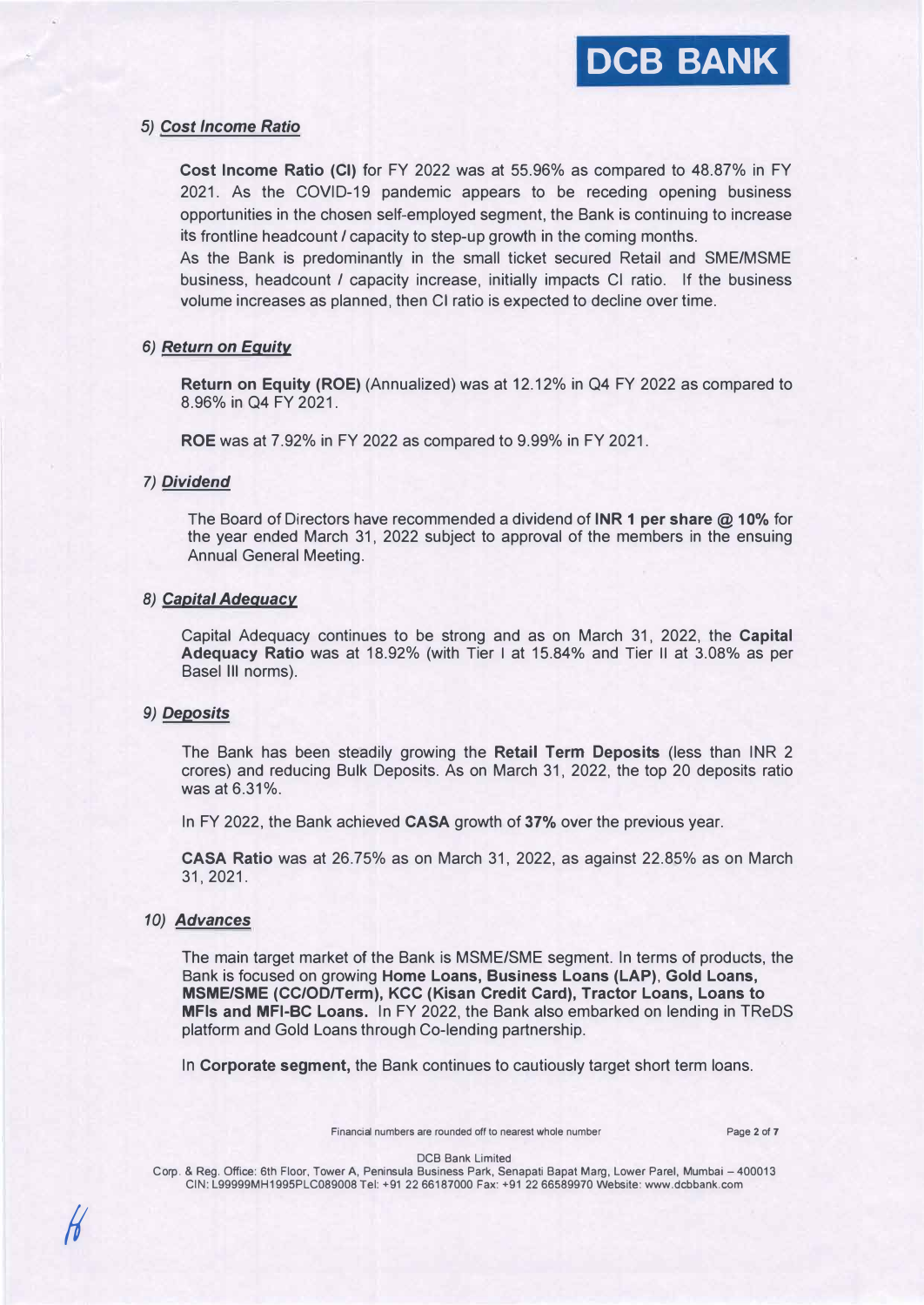

As on March 31, 2022, **Net Advances** was at INR 29,096 Cr. A 13% growth as compared to the previous year.

In Q4 FY 2022, the Bank disbursed INR 5,043 Cr. (Mortgage INR 1,115 Cr., Gold Loans INR 309 Cr., Agri & Inclusive Banking INR 782 Cr., MSME/SME INR 112 Cr., Construction Finance INR 244 Cr., Commercial Vehicle INR 24 Cr., Corporate Banking INR 503 Cr., Co-Lending INR 1,954 Cr.)

#### *11) Refinance*

**Bank Refinance** (NABARD, NHB and SIDBI) was at INR 3,477 Cr. as on March 31, 2022. Given the granular nature of Advances, the Bank's portfolio is eligible to continue to seek long term refinance options from SIDBI, NABARD and NHB periodically.

#### *12) Liquidity*

The average **LCR** for Q4 FY 2022 was 125.33%.

On a conservative approach, the Bank had maintained daily liquidity at levels higher than "business as usual". However, as situation is improving, the Bank is slowly moderating the excess liquidity.

### *13) Costs*

Costs are increasing on account of (a) Increase in frontline headcount (b) Salary increase (c) New branch additions (d) Technology investments. This may result in near term increase in Cost/ Income ratio. Both Cost/ Income ratio and Cost to Average Assets are expected to steadily decline over time with increase in business volumes.

#### *14) Provisions*

As on March 31, 2022, the Bank is holding the following provisions:

| <b>Item</b>                                                | INR Cr. |
|------------------------------------------------------------|---------|
| <b>Provision for Gross NPA</b>                             | 595     |
| <b>Floating Provision</b>                                  | 122     |
| <b>Sub Total</b>                                           | 717     |
| <b>Specific Standard Assets Provision</b>                  | 29      |
| Contingency Provision on Restructured and Stressed Assets  | 70      |
| <b>Restructured Standard Assets</b>                        | 287     |
| <b>b. Sub Total</b>                                        | 386     |
| Standard Assets Provisions (as required by RBI guidelines) | 94      |
| <b>Sub Total</b>                                           | 94      |
| $Total - a + b + c$                                        | 1,197   |

Financial numbers are rounded off to nearest whole number Page 3 of 7

DCB Bank Limited

Corp. & Reg. Office: 6th Floor, Tower A, Peninsula Business Park, Senapati Bapat Marg, Lower Pare!, Mumbai - 400013 CIN: L99999MH1995PLC089008 Tel: +9122 66187000 Fax: +91 22 66589970 Website: www.dcbbank.com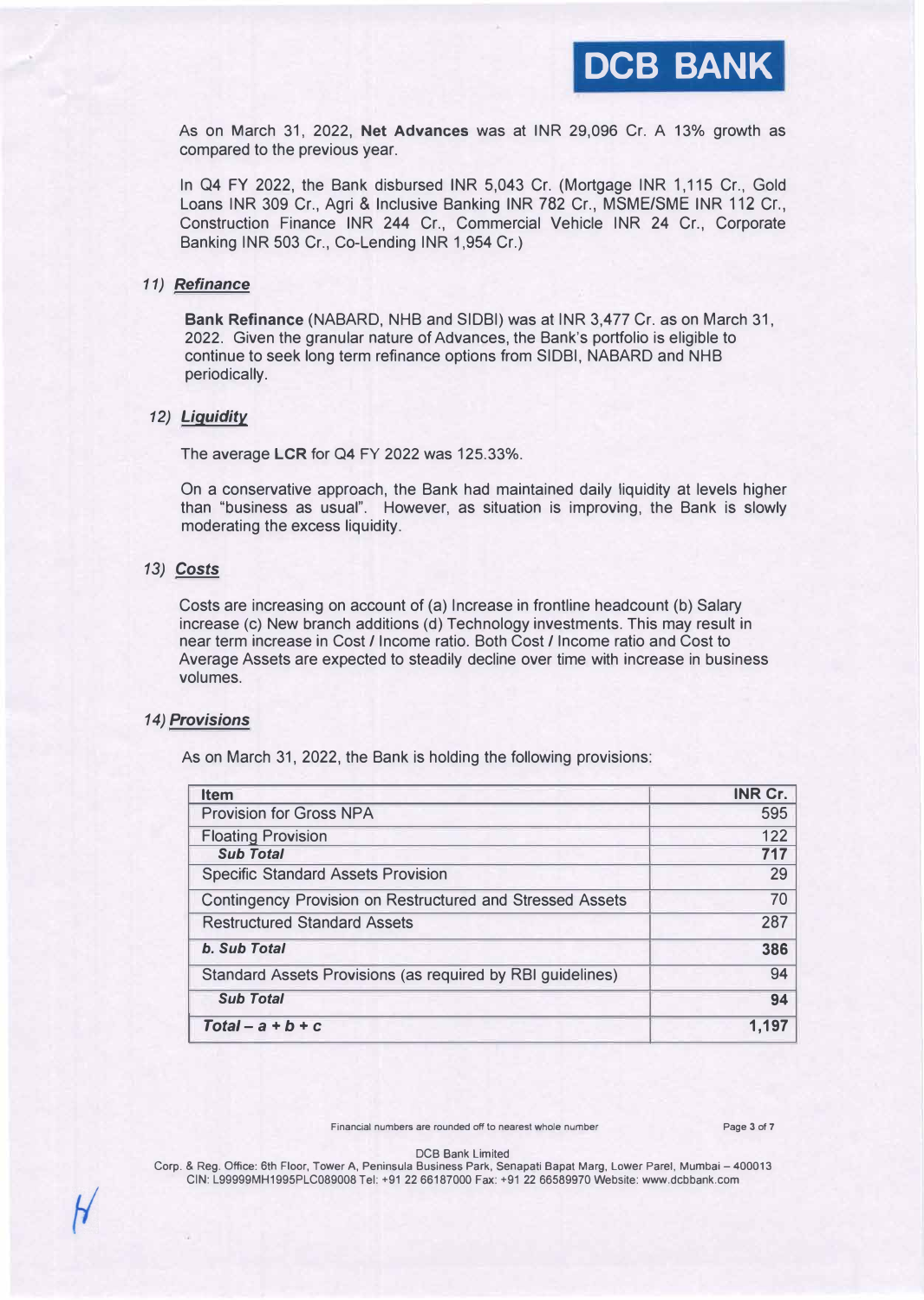#### *15) Asset Quality*

The **Gross NPA** as on March 31, 2022 was at 4.32% as compared to 4.78% in December 31, 2021.

The **Net NPA** was at 1.97% as on March 31, 2022 as compared to 2.55% in December 31,2021.

As the Bank has mostly secured portfolio, as environment improves, the Bank continues to have strong performance in Recoveries and Upgrades.

In Q4 FY 2022 while NPA slippages was INR 378 Cr., Recoveries and Upgrades were INR 426 Cr. or 113%. The month-on-month slippages excluding Gold Loans have steadily declined and are nearly back to pre-Covid-19 levels. We continue to improve on Collections, Recoveries and Upgrades.

The **Provision Coverage Ratio (PCR)** as on March 31, 2022 was at 67.84% and PCR without considering Gold Loans NPAs was at 72.49%.

|                                | Jan<br>2020 | <b>Mar</b><br>2021 | Apr<br>2021 | Jul<br>2021 | <b>Sep</b><br>2021 | <b>Dec</b><br>2021 | Jan<br>2022 | Feb<br>2022 | <b>Mar</b><br>2022 |
|--------------------------------|-------------|--------------------|-------------|-------------|--------------------|--------------------|-------------|-------------|--------------------|
| <b>Business</b><br>Loans (LAP) | 98.9        | 97.0               | 94.3        | 97.3        | 97.2               | 96.0               | 97.2        | 96.9        | 97.7               |
| <b>Home Loans</b>              | 99.2        | 98.1               | 96.3        | 98.8        | 98.8               | 98.7               | 98.9        | 98.5        | 99.0               |
| <b>CV Loans</b>                | 96.0        | 90.0               | 82.5        | 85.0        | 84.6               | 85.2               | 84.8        | 83.0        | 85.1               |

#### 16) **Collections Efficiency(%)**

 $\frac{1}{2}$ 

The Collections Efficiency Overall (including delinquent and restructured)

|                                | Jan<br>2020 | <b>Mar</b><br>2021 | Apr<br>2021 | Jul<br>2021 | <b>Sep</b><br>2021 | <b>Dec</b><br>2021 | Jan<br>2022 | Feb<br>2022 | <b>Mar</b><br>2022 |
|--------------------------------|-------------|--------------------|-------------|-------------|--------------------|--------------------|-------------|-------------|--------------------|
| <b>Business</b><br>Loans (LAP) | 97.5        | 95.2               | 91.5        | 93.2        | 95.8               | 94.8               | 95.7        | 95.2        | 96.7               |
| <b>Home Loans</b>              | 98.5        | 96.8               | 94.5        | 96.5        | 98.1               | 98.2               | 98.2        | 97.7        | 98.5               |
| <b>CV Loans</b>                | 92.1        | 86.0               | 76.7        | 77.9        | 80.8               | 84.6               | 84.2        | 82.0        | 85.2               |

**Business Loans (LAP):** Customers (including delinquent & restructured) who have not paid any installment from April 1, 2020, to March 31, 2022, was at **0.59%.** 

The percentage of portfolio who have paid 3 EMls or more from April 01, 2020, to March 31, 2022, stood at **98.5%.** 

**Home Loans:** Customers (including delinquent & restructured) who have not paid any installment from April 1, 2020, to March 31, 2022, was at **1.53%.** 

Financial numbers are rounded off to nearest whole number Page 4 of 7

DCB Bank Limited

Corp. & Reg. Office: 6th Floor, Tower A, Peninsula Business Park, Senapati Bapat Marg, Lower Parel, Mumbai - 400013 CIN: L99g99MH1995PLC089008 Tel: +91 2266187000 Fax: +91 2266589970 Website: www.dcbbank.com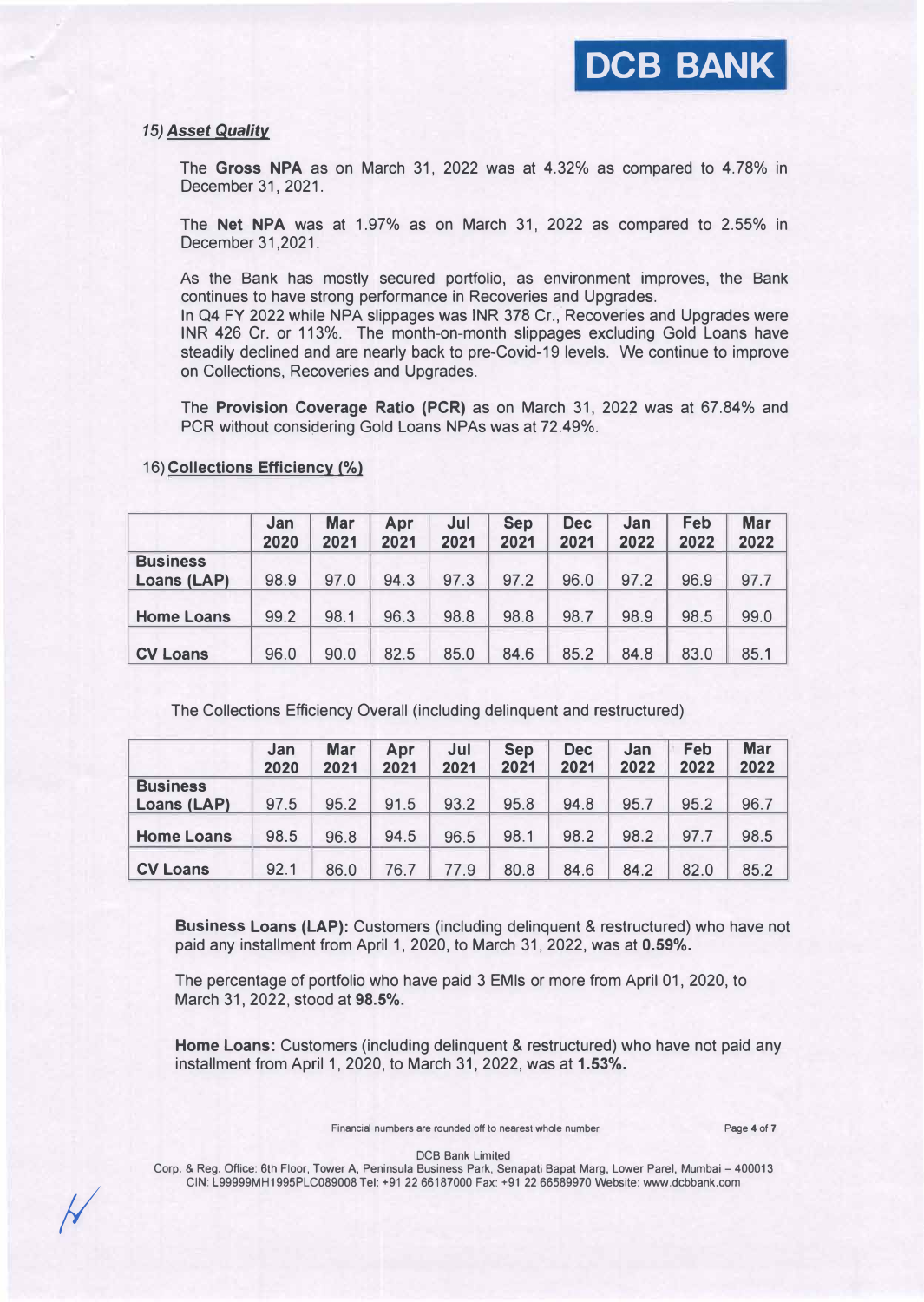

The percentage of portfolio who have paid 3 EM ls or more from April 01, 2020, to March 31, 2022, stood at **94.6%.** 

**Commercial Vehicle:** Customers (including delinquent & restructured) who have not paid any installment from April 1, 2020, to March 31, 2022, was at **2.83%.** 

The percentage of portfolio who have paid 3 EMls or more from April 01, 2020, to March 31, 2022, stood at **95.4%.** 

#### *17) Credit Costs*

While relentlessly focusing on Collections, Recoveries and Upgrades the Bank is likely to make provisions on a conservative basis.

#### *18) ECLGS*

Under ECLGS the Bank has so far disbursed INR 1,285 Cr. (15,002 customers).

#### *19) Restructure*

Unlike Covid-19 first wave, the unanticipated severity of the second wave drove More customers to seek restructure as their business/ livelihood was impacted. The Bank had followed a cautious approach to restructure requests from customers. As on March 31, 2022, the **Net Restructured Standard Advances** including Covid-19 relief stood at INR 1,869 Cr. mostly contributed by Mortgages, Commercial Vehicles and SME / MSME.

#### *20) Branch Network*

The **Bank's branch network** stood at 400 as on March 31, 2022. The Bank intends to add 25-35 branches in the next 12-15 months. The pace of branch expansion will depend inter alia upon business opportunities and performance.

#### *21) Headcount*

*(I* 

The **Bank's headcount** was 8,077 as on March 31, 2022 (6,432 as on March 31, 2021 and 6,845 as on March 31, 2020). The Bank plans to continue to increase its frontline headcount to build capacity for growth.

#### *22) Accelerating Digital Agenda*

The Bank has embarked upon **accelerating the digital agenda** with the intention of vastly improving customer journey / service quality and reducing costs as part of strategic cost management. The Bank has identified 852 digital projects (105 -Large, 465 - Medium and 282 - Small) of which 275 projects have already been completed.

Financial numbers are rounded off to nearest whole number Page 5 of 7

DCB Bank Limited

Corp. & Reg. Office: 6th Floor, Tower A, Peninsula Business Park, Senapati Bapat Marg, Lower Parel, Mumbai - 400013 CIN: L99999MH1995PLC089008 Tel: +912266187000 Fax: +91 22 66589970 Website: www.dcbbank.com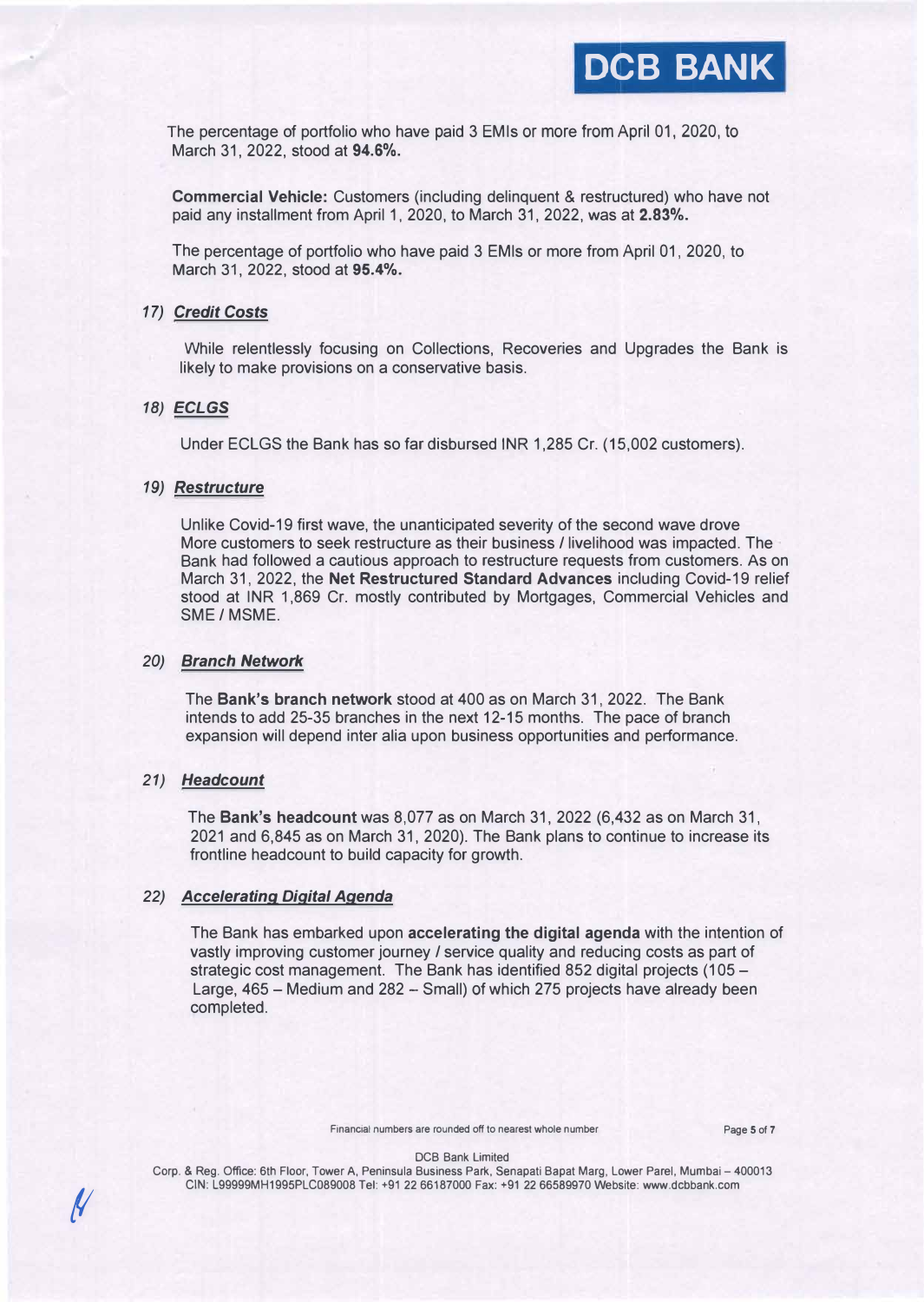Speaking on the FY 2022 results **Mr. Murali M. Natrajan,** Managing Director **&** CEO said,

*"Monthly NPA Slippages are steadily declining, while Recoveries and Upgrades continue to be strong. Business volumes are increasing, and our intention is to build further momentum while utilizing the increased frontline capacity. During the quarter the Bank crossed an important milestone of 400 branches".* 

#### **Key Balance Sheet Parameters**

| <b>INR Cr.</b>              | Mar 31,<br>2022 | Dec 31,<br>2021 | Sep 30,<br>2021 | <b>Jun 30,</b><br>2021 | <b>Mar 31,</b><br>2021 |
|-----------------------------|-----------------|-----------------|-----------------|------------------------|------------------------|
| <b>Total Assets</b>         | 44,840          | 41,178          | 41,475          | 40,308                 | 39,602                 |
| <b>Deposits</b>             | 34,692          | 32,231          | 31,769          | 30,602                 | 29,704                 |
| <b>Net Advances</b>         | 29,096          | 27,343          | 26,537          | 25,290                 | 25,737                 |
| Investments                 | 9,098           | 8,583           | 8,626           | 9,107                  | 8,414                  |
| <b>Shareholders' Equity</b> | 4,049           | 3,934           | 3,858           | 3,793                  | 3,759                  |
| <b>Gross NPA Ratio</b>      | 4.32%           | 4.78%           | 4.73%           | 4.91%                  | 4.13%                  |
| <b>Net NPA Ratio</b>        | 1.97%           | 2.55%           | 2.66%           | 2.84%                  | 2.31%                  |
| <b>Coverage Ratio</b>       | 67.84%          | 62.17%          | 60.46%          | 59.42%                 | 62.35%                 |
| <b>CASA Ratio</b>           | 26.75%          | 25.94%          | 25.38%          | 21.69%                 | 22.85%                 |
| <b>Credit Deposit Ratio</b> | 83.87%          | 84.84%          | 83.53%          | 82.64%                 | 86.65%                 |

# *DCB Bank Audited Results for the Quarter ended March 31,* 2022

| <b>INR Cr.</b>                         | <b>FY</b><br>2021-22 | Q4 FY<br>2021-22 | Q3 FY<br>2021-22 | Q <sub>2</sub> FY<br>2021-22 | Q1 FY<br>2021-22 | <b>FY</b><br>2020-21 |
|----------------------------------------|----------------------|------------------|------------------|------------------------------|------------------|----------------------|
| Interest Income                        | 3,513                | 920              | 878              | 869                          | 846              | 3,458                |
| <b>Interest Expense</b>                | (2, 155)             | (540)            | (533)            | (546)                        | (537)            | (2, 171)             |
| <b>Net Interest Income</b>             | 1,358                | 380              | 345              | 323                          | 309              | 1,287                |
| Non-Interest Income                    | 452                  | 115              | 118              | 98                           | 121              | 446                  |
| <b>Total Income</b>                    | 1,810                | 495              | 463              | 421                          | 430              | 1,733                |
| <b>Operating Expenses</b>              | (1,013)              | (274)            | (264)            | (246)                        | (228)            | (847)                |
| <b>Operating Profit</b>                | 797                  | 221              | 199              | 175                          | 202              | 886                  |
| Provisions other than<br>Tax           | (407)                | (68)             | (97)             | (86)                         | (156)            | (433)                |
| <b>Net Profit Before</b><br><b>Tax</b> | 390                  | 153              | 102              | 89                           | 46               | 453                  |
| <b>Tax</b>                             | (102)                | (40)             | (27)             | (24)                         | (12)             | (117)                |
| <b>Net Profit After Tax</b>            | 288                  | 113              | 75               | 65                           | 34               | 336                  |



Financial numbers are rounded off to nearest whole number Page 6 of 7

DCB Bank Limited

Corp. & Reg. Office: 6th Floor, Tower A, Peninsula Business Park, Senapati Bapat Marg, Lower Parel, Mumbai - 400013 CIN: L99999MH1995PLC089008 Tel: +912266187000 Fax: +91 22 66589970 Website: www.dcbbank.com